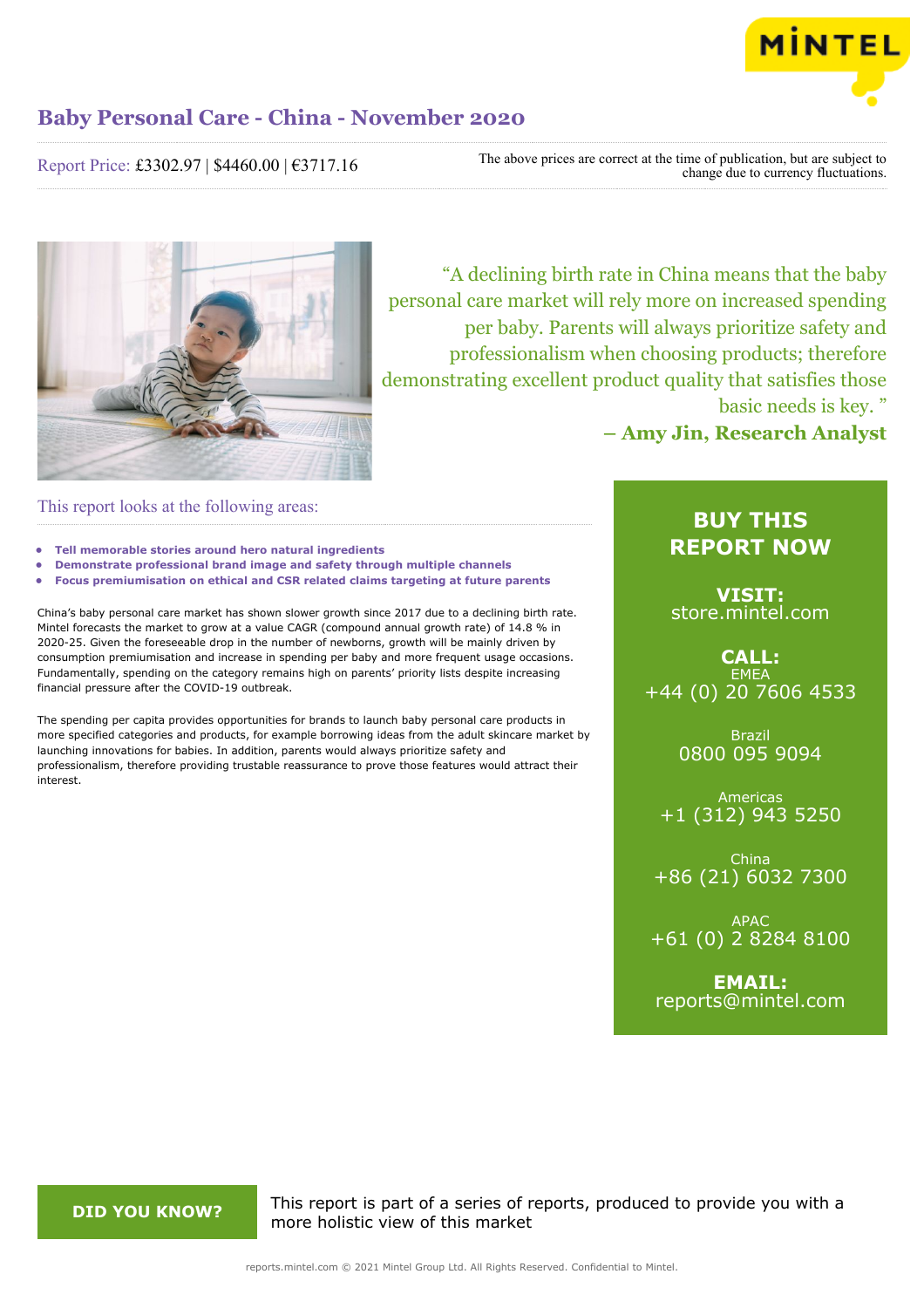

Report Price: £3302.97 | \$4460.00 | €3717.16

The above prices are correct at the time of publication, but are subject to change due to currency fluctuations.

#### **Table of Contents**

#### **Overview**

What you need to know

Covered in this report

#### **Executive Summary**

#### Impact of COVID-19 on baby personal care market

Figure 1: Short, medium and long-term impact of COVID-19 on baby personal care, November 2020

#### The market

Figure 2: Market value and forecast of baby personal care products, China, 2015-25

#### Companies and brands

Figure 3: Leading manufacturers' share of value sales of baby personal care, China, 2018-19

#### The consumer

#### Baby insect repellent has been used more often

Figure 4: Change in usage frequency of different baby personal care products, July 2020

#### Offline channels are more often used

Figure 5: Purchasing channels for baby personal care products, July 2020

#### Safety is the key concern

Figure 6: Most important selecting factors, July 2020

#### Parents use multiple sources for knowledge

Figure 7: Information source, July 2020

#### Safety-related features are worth premiumizing

Figure 8: Factors willing to pay more for, July 2020

#### Parents hesitate to try new products

Figure 9: Attitudes towards baby personal care, July 2020

Figure 10: Attitudes towards baby personal care, July 2020

#### What we think

#### **Issues and Insights**

#### Tell memorable stories around hero natural ingredients

The facts

#### The implications

Figure 11: Baby Elephant's Antarctic Cream

#### Demonstrate professional brand image and safety through multiple channels

#### The facts

The implications

Focus premiumisation on ethical and CSR related claims targeting at future parents

#### The facts

The implications

# BUY THIS REPORT NOW

**VISIT:** [store.mintel.com](/reports.mintel.com//display/store/990454/) **CALL:** EMEA +44 (0) 20 7606 4533 Brazil 0800 095 9094 Americas +1 (312) 943 5250 | China +86 (21) 6032 7300 APAC +61 (0) 2 8284 8100 **EMAIL:** [reports@mintel.com](mailto:reports@mintel.com)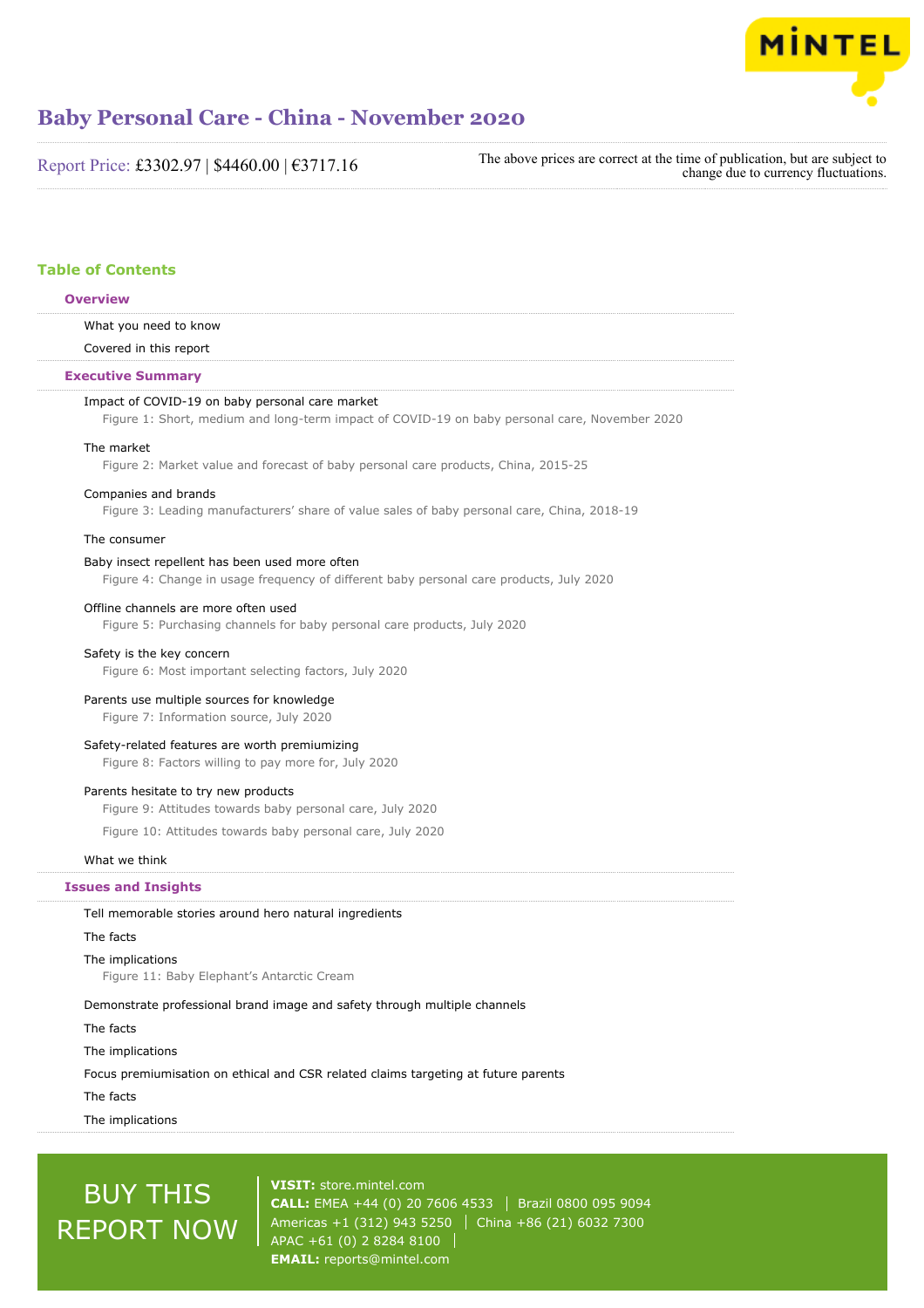

| The above prices are correct at the time of publication, but are subject to<br>Report Price: £3302.97   \$4460.00   €3717.16                                                      |  | change due to currency fluctuations. |
|-----------------------------------------------------------------------------------------------------------------------------------------------------------------------------------|--|--------------------------------------|
|                                                                                                                                                                                   |  |                                      |
| The Market - What You Need to Know                                                                                                                                                |  |                                      |
| Slower growth compared to previous years                                                                                                                                          |  |                                      |
| Baby skincare remains the largest segment                                                                                                                                         |  |                                      |
| Birth rate may continue to decline                                                                                                                                                |  |                                      |
| <b>Market Size, Segmentation and Forecast</b>                                                                                                                                     |  |                                      |
| Growth continues but is slightly slower<br>Figure 12: Market value and forecast of baby personal care products, China, 2015-25                                                    |  |                                      |
| The baby skincare segment still plays the most important role in growth<br>Figure 13: Market value and forecast of baby personal care products - skincare segment, China, 2015-25 |  |                                      |
| Baby bath & soap segment<br>Figure 14: Market value and forecast of baby personal care products - bath & soap segment, China, 2015-25                                             |  |                                      |
| Baby haircare segment<br>Figure 15: Market value and forecast of baby personal care products - hair segment, China, 2015-25                                                       |  |                                      |
| <b>Market Factors</b>                                                                                                                                                             |  |                                      |
| User population shrinking as birth rate drops<br>Figure 16: Birth rate and number of new-borns, China, 2014-19                                                                    |  |                                      |
| Emergence of post-90s mothers                                                                                                                                                     |  |                                      |
| More segmented product categories                                                                                                                                                 |  |                                      |
| Baby skincare products are alternative choices for sensitive skin conditions<br>Figure 17: Giving's baby skincare product range                                                   |  |                                      |
| Key Players - What You Need to Know                                                                                                                                               |  |                                      |
| Domestic brands are booming while international brand lose share                                                                                                                  |  |                                      |
| Upgrade in brand image to attract consumers' interest                                                                                                                             |  |                                      |
| Natural ingredients still the most popular claim                                                                                                                                  |  |                                      |
| <b>Key Players and Market Share</b>                                                                                                                                               |  |                                      |
| Johnson & Johnson loses share due to negative reputation<br>Figure 18: Leading manufacturers' share in value sales of baby personal care, China, 2018-19                          |  |                                      |
| Baby Elephant continue to grow<br>Figure 19: Baby Elephant collaborates with Viya                                                                                                 |  |                                      |
| <b>Competitive Strategies</b>                                                                                                                                                     |  |                                      |
| Involving dads in baby care activities<br>Figure 20: Daddy's Choice baby products                                                                                                 |  |                                      |
| Baby apparel brand moves into natural baby care<br>Figure 21: Yeehoo Baby personal care products                                                                                  |  |                                      |
| Domestic brands continue to upgrade their products to be on trend<br>Figure 22: Yumeijing upgraded packaging                                                                      |  |                                      |
| <b>Who's Innovating?</b>                                                                                                                                                          |  |                                      |

## BUY THIS REPORT NOW

**VISIT:** [store.mintel.com](/reports.mintel.com//display/store/990454/) **CALL:** EMEA +44 (0) 20 7606 4533 | Brazil 0800 095 9094 Americas +1 (312) 943 5250 China +86 (21) 6032 7300 APAC +61 (0) 2 8284 8100 **EMAIL:** [reports@mintel.com](mailto:reports@mintel.com)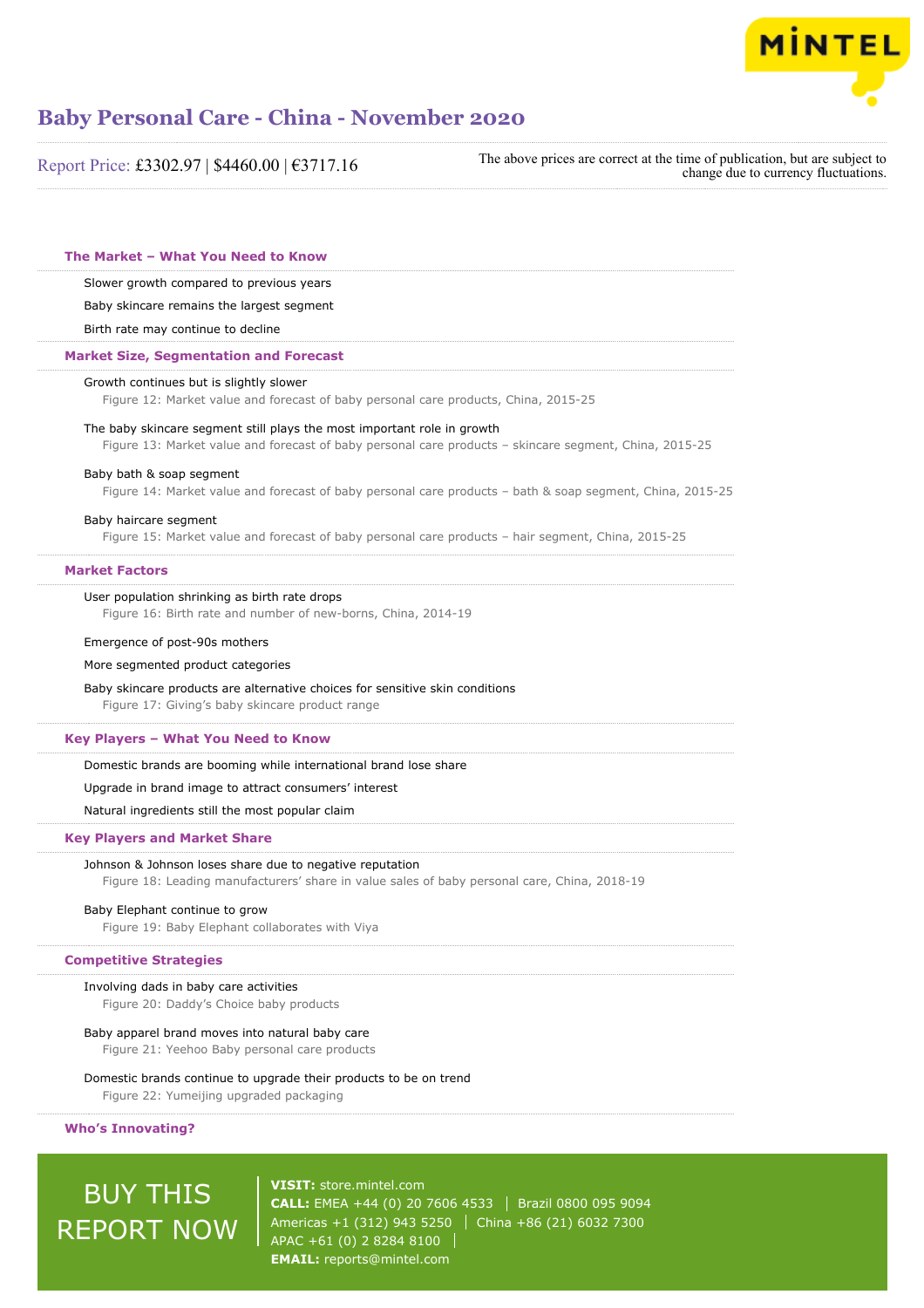

change due to currency fluctuations.

## **Baby Personal Care - China - November 2020**

# Report Price: £3302.97 | \$4460.00 | €3717.16 The above prices are correct at the time of publication, but are subject to

Ease of use and hydration claims are on the rise while free from falls… Figure 23: Top 10 claims in baby personal care products, China, 2016-19 …In contrast to global trends

Figure 24: Top 10 claims in baby personal care products, global, 2016-19

Easy to rinse out saw a rise in claims, especially for shampoo products Figure 25: Shampoo products launched with easy to use claim, China, 2019

#### Babies' facial skincare products for anti-pollution

Figure 26: Facial skincare NPD for anti-pollution, China, 2019

#### Selling mother & baby product in sets

Figure 27: Baby Elephant product set

Figure 28: Yumeijing product sets

#### Facial masks for kids

Figure 29: ATOPALM facial masks for kids, Korea, 2020

Figure 30: Baby Elephant babies' facial masks, China, 2020

#### More specific segmentation in baby care products

Figure 31: Rainbow Baby products segmentation

Figure 32: Fissan 2 in 1 shampoo

#### Hand sanitizer for baby

Figure 33: Hand sanitizer for baby usage, China, 2020

#### Products for both adults and babies

Figure 34: Mama & Kids Oligo series

#### **The Consumer – What You Need to Know**

Parents are using more insect repellent for babies

Offline shopping channels remain competitive

Safety-related features are top selecting factors

Most consumers use multiple channels to gain knowledge

Parents are willing to pay more for safety

Brand loyalty is low but parents hesitate to try new

#### **Changes in Usage Frequency**

#### Baby insect repellent maintained its high usage

Figure 35: Change in usage frequency of different baby personal care products, July 2020

#### **Purchasing Channels**

Offline destinations remain competitive Figure 36: Purchasing channels, July 2020

#### Parents of higher income are using multiple channels

Figure 37: Purchasing channels, by household income, July 2020

#### Younger parents are using more offline channels

Figure 38: Purchasing channels, by age, July 2020

# BUY THIS REPORT NOW

**VISIT:** [store.mintel.com](/reports.mintel.com//display/store/990454/) **CALL:** EMEA +44 (0) 20 7606 4533 | Brazil 0800 095 9094 Americas +1 (312) 943 5250 | China +86 (21) 6032 7300 APAC +61 (0) 2 8284 8100 **EMAIL:** [reports@mintel.com](mailto:reports@mintel.com)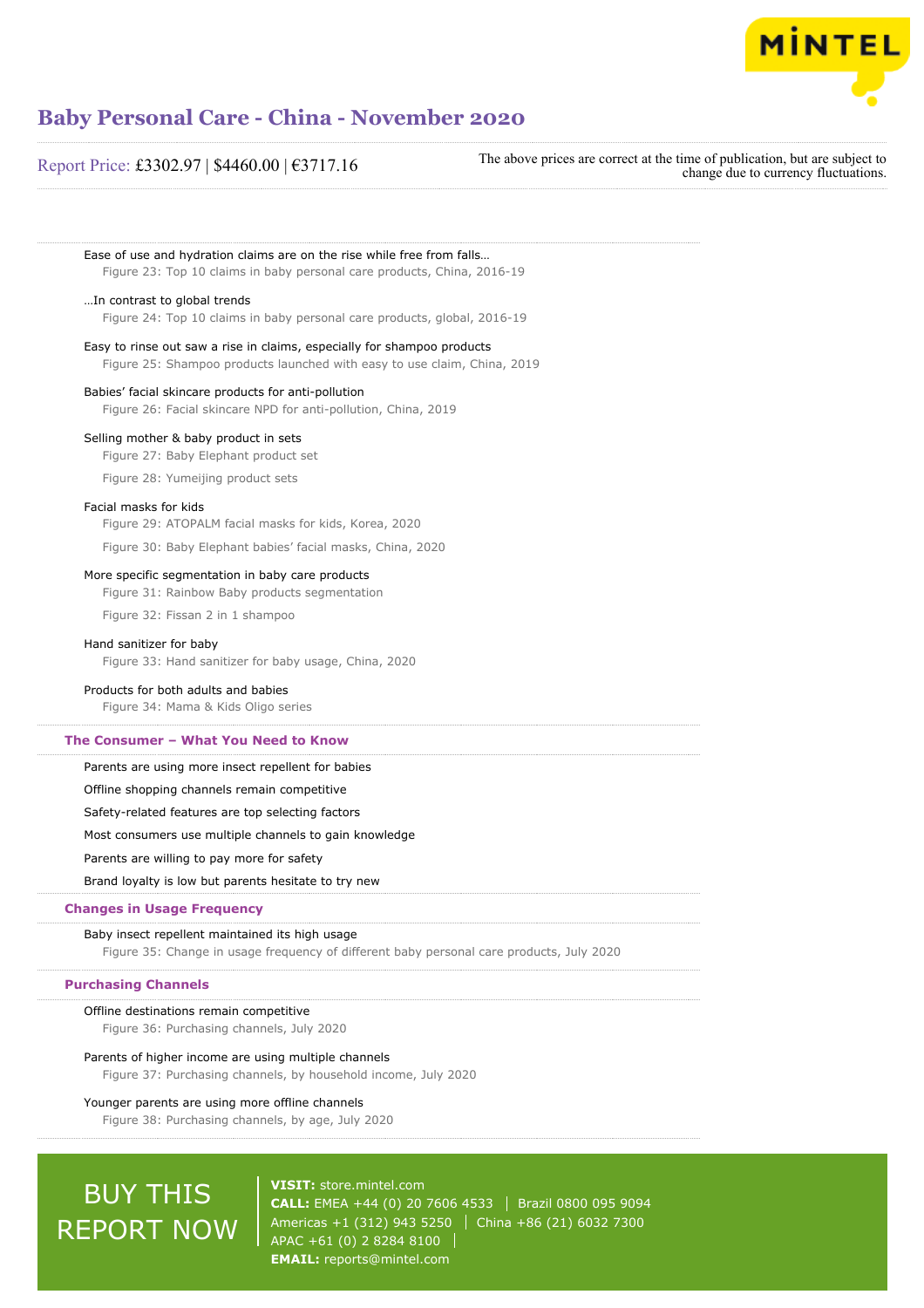

Report Price: £3302.97 | \$4460.00 | €3717.16

The above prices are correct at the time of publication, but are subject to change due to currency fluctuations.

#### **Important Selecting Factors**

#### Safety-related factors are top priority

Figure 39: Most important selecting factors, July 2020

#### Younger parents are looking for cost effectiveness as well as safety

Figure 40: Important selecting factors, by age, July 2020

#### **Information Source**

Online forum is the most used source

#### Figure 41: Information source, July 2020

#### Younger parents rely more on offline sources

Figure 42: Information source, by age, July 2020

#### Affluent parents are using more online sources

Figure 43: Information source, by household income, July 2020

#### **Factors Willing to Pay More for**

#### Safety-related features are worth premiumisation

Figure 44: Factors willing to pay more for, July 2020

#### Factors vary by baby's age

Figure 45: Factors willing to pay more for, by age of youngest child, July 2020

#### Post-90s parents are more interested in professional image

Figure 46: Factors willing to pay more for, by generations, July 2020

#### Parents who plan to have more children are more interested in ethical products

Figure 47: Factors willing to pay more for, by plan to have more children, July 2020

#### **Attitudes towards Baby Personal Care**

#### Brand loyalty is low…

Figure 48: Attitudes towards baby personal care, July 2020

#### …While parents hesitate to try new innovations

Figure 49: Attitudes towards baby personal care, July 2020

#### Edible ingredients can be worth innovating with

Figure 50: Factors willing to pay more for, by attitudes towards baby personal care, July 2020

Figure 51: Factors willing to pay more for, by attitudes towards baby personal care, July 2020

#### Savvier consumers are looking for professional solutions

Figure 52: Factors willing to pay more for, by attitudes towards baby personal care products, July 2020

#### **Meet the Mintropolitans**

Mintropolitans are more likely to pay for professional approval

Figure 53: Factors willing to pay more for, by consumer classification, July 2020

#### Mintropolitans use more channels to learn information on childcare

Figure 54: Information source, by consumer classification, July 2020

#### **Appendix: Market Size and Forecast**

## BUY THIS REPORT NOW

**VISIT:** [store.mintel.com](/reports.mintel.com//display/store/990454/) **CALL:** EMEA +44 (0) 20 7606 4533 Brazil 0800 095 9094 Americas +1 (312) 943 5250 | China +86 (21) 6032 7300 APAC +61 (0) 2 8284 8100 **EMAIL:** [reports@mintel.com](mailto:reports@mintel.com)